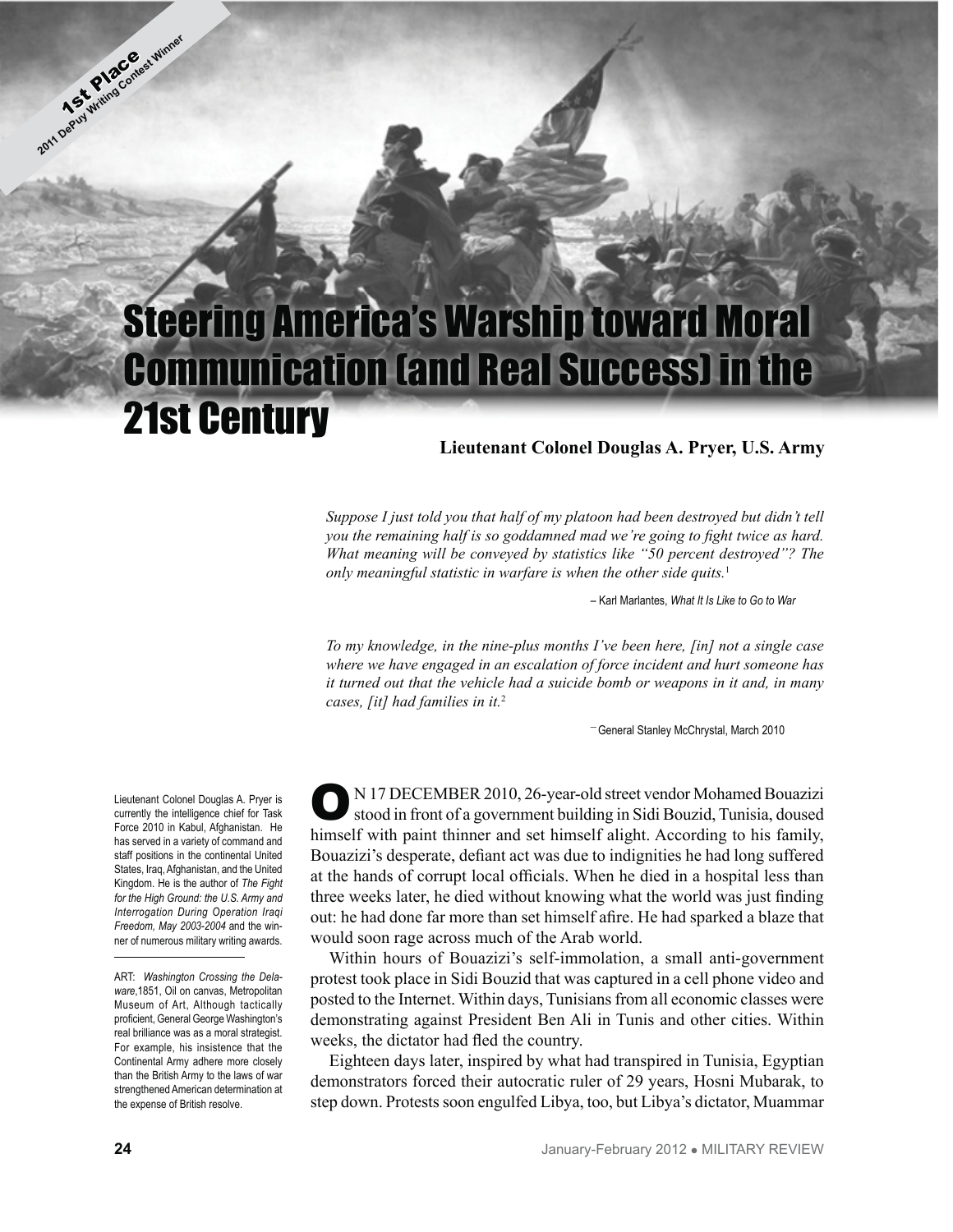Gaddhafi, proved much tougher to dislodge, and the country quickly slid into civil war. Now he too is gone. In four other countries, protestors forced the resignation of government ministers. Many other Arab governments have struggled to appease their own mobs of angry demonstrators.

### **The Databyte is Mightier than the Tank**

When they analyze the "Arab Spring" or "Arab Awakening," future historians will probably stress the crucial role information technology played in fanning its flames. Thanks to news outlets like Al Jazeera and social media such as Facebook, YouTube, and SMS networks, the gap between the dictatorships' propaganda and reality has been relentlessly exposed. Although they tried, Arab autocrats have been unable to plausibly deny the scale of the demonstrations against them. Even more damaging to their regimes, they have been unable to suppress videos of the passionate protests. And when they ordered brutal security crackdowns, they have been unable to hide the graphic images and sounds of oppression, the crack of gunfire, the visible fear of civilians, the cries of the wounded, and the disturbing sight of bloody corpses.

It may be counterintuitive, but more often than not, the databyte is proving mightier than the tank. How can this be? The answer is simple: armed conflict is more a matter of mind (perceptions and judgment) than weapons.

Pit protestors armed with placards against a tank, and if the tank's crew chooses to fire upon the demonstrators, it is "game over." Tank wins. However, consider the information-based decisions that must take place for a tank crew to kill protestors. The crew must first believe that they should do so, either because they sincerely think it is right and necessary or because their superiors will punish them for not following orders. Furthermore, for such an atrocity to continue, every leader in this crew's chain-ofcommand must believe that it should continue. A single break in this chain and the tank becomes about as dangerous to demonstrators as a broken blender. Then, if the tank crew actually joins the protestors, it is an almost certain sign that the regime's end is near.



**On 6 February 2011, a peaceful revolutionary stands on an Egyptian tank. Five days later, Egypt's president of 30 years, Hosni Mubarak, stepped down.**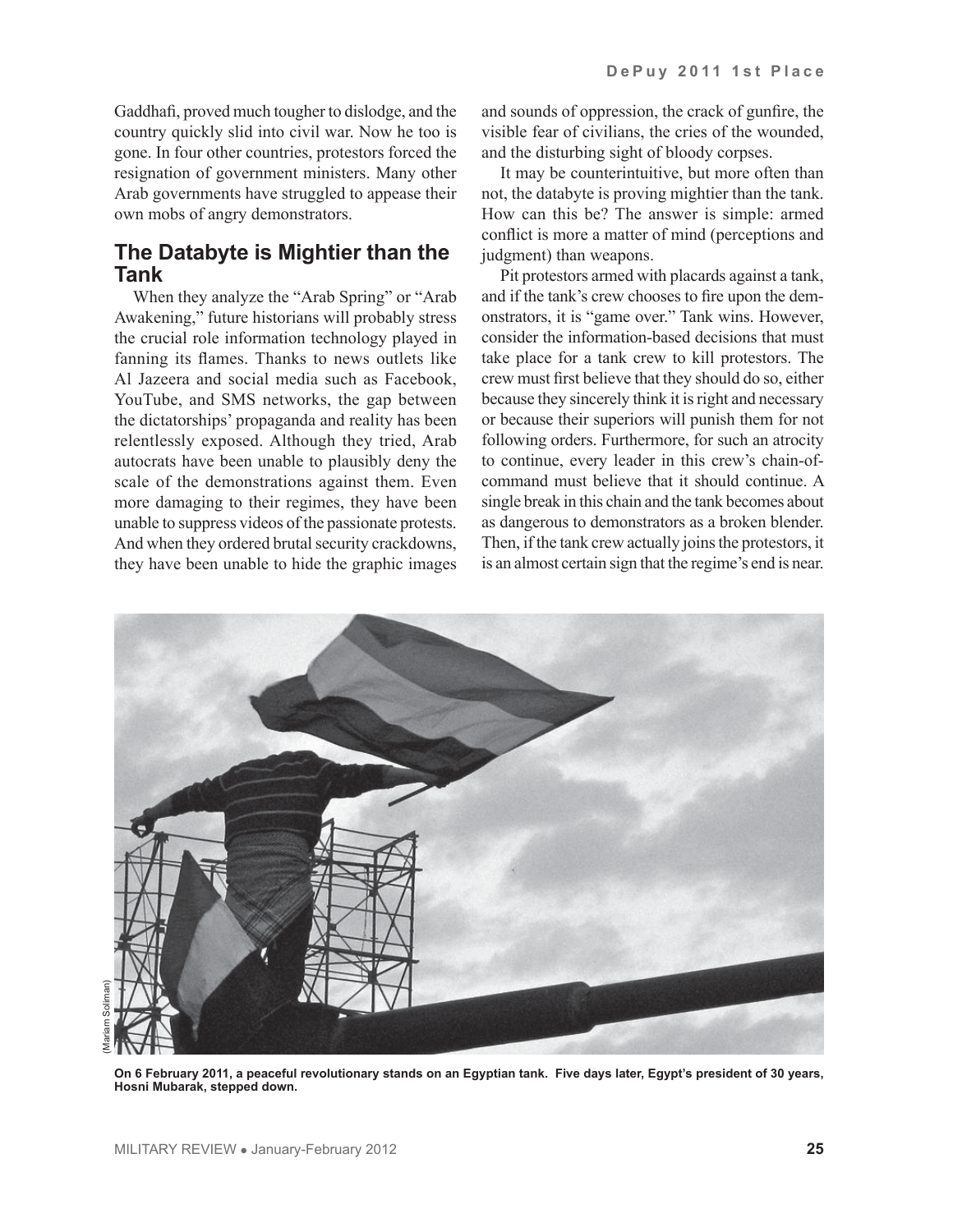In the information age, dictators are finding it increasingly difficult to keep their opposition's message from being heard—most critically, by members of their own security forces. Although it is too early to announce the death of the Stalinesque dictatorships and propaganda machines that rose to such prominence in the 20th century, their end is certainly nigh.

Another sign of the times has been the rise of Wikileaks, a website that publishes leaked information. The sheer number of classified U.S. documents the website has published is both unprecedented and mind-boggling. In 2010, the site released hundreds of thousands of classified reports covering six years of conflict in Afghanistan and Iraq, and then followed this by publishing the first of 251,287 classified diplomatic cables spanning 45 years from 274 U.S. embassies.<sup>3</sup> Demonstrating how connected the world has become, some of these cables played a crucial role in inspiring the "Arab Awakening."4

The information age has also meant more deployments for U.S. forces. In the 1990s, disturbing media images provoked U.S. humanitarian interventions in Northern Iraq, Somalia, Bosnia, and Kosovo. The power of the media (actually, the power of *truth*) is such today that it not only sends U.S. troops into combat zones, but it also brings them home.<sup>5</sup> Our humanitarian intervention in Somalia came to an end when American television viewers watched Somali mobs dragging the bodies of American soldiers through the streets of Mogadishu. Similarly, graphic stories of atrocities at such places as Abu Ghraib, Guantanamo, and Haditha increased the call to bring American troops home from Iraq and Afghanistan—and served as recruitment boons for our terrorist enemies as well.<sup>6</sup>

Such information-related trend lines—now accelerating—reflect the truly seismic political and social changes that have been afoot since at least the 1960s. During the Vietnam War, correspondents reported ugly truths on the ground that often luridly contradicted the glowing reports of U.S. leaders, creating a "credibility gap."7 Particularly damaging to American morale was the report of atrocities at My Lai, a horrific war crime that—like Abu Ghraib decades later—deepened American confusion about the war and heightened questions about its moral legitimacy.8 The release of the "Pentagon Papers" in 1971 prefigured the

rise of Wikileaks, and today's "Arab Awakening" has much in common with glasnost and the disintegration of the Soviet Union in the early 1990s.

The U.S. military should be extracting powerful lessons from these seismic changes: morally unaware communication is ineffective communication.9 "Culture training" is a type of moral awareness training and is thus very important.<sup>10</sup> Military actions and intentions must be transparent. Information engagement trumps weapons engagement. Actions speak louder than words. The ethical conduct of U.S. troops matters deeply.<sup>11</sup>

But sadly, although the Obama administration has demonstrated a fuller understanding of these lessons than its predecessor did, real change eludes our military.

#### **Missing the Moral Forest for the Kinetic Trees**

The opening overview to the May 2010 U.S. National Security Directive, signed by President Barack Obama, states that the United States will "continue to underwrite global security."12 This bold statement is quickly qualified by the caveat that "no one nation . . . can meet global challenges alone."13

Even thus qualified, the goal of "underwriting global security" is a lofty one, probably more ambitious in scale than any objective publicly pronounced by this or any other democracy in recent history. Such a goal must be supported by a huge budget, and certainly U.S. military "hard power" is well-resourced. Although Russia and China are sometimes referred to as "near peer" competitors, even combined, the military budgets of the two countries do not equal that of the United States. In fact, the United States spends almost as much each year on its military as the rest of the world does put together.<sup>14</sup>

Our nation's spending on "soft power" is far less robust, as is evidenced by the fact that the U.S. Department of State's and USAID's 2010 budgets combined were less than 10 percent of the DOD's budget.15 Within the military, little money is spent on non-kinetic methods of applying power. Most military discretionary spending—a third of the total 2011 budget—goes toward procurement and research, development, testing, and evaluation.<sup>16</sup> In turn, nearly all this enormous budget slice goes toward big-dollar kinetic weapons programs, the three most expensive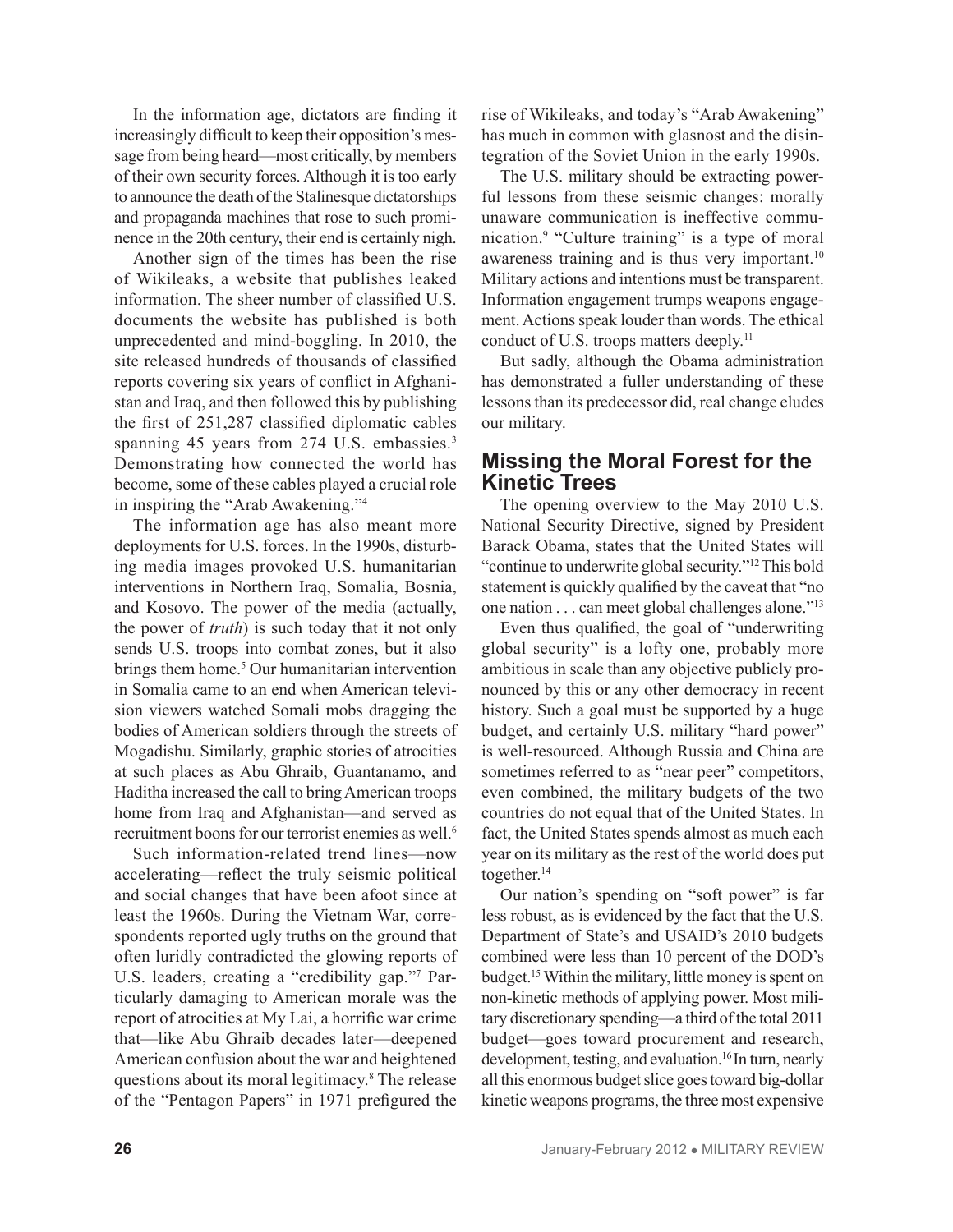

**BG Martin Dempsey (center) speaks with 501st MI Battalion leadership, CSM Pamela Washington and LTC Laurence Mixon, at the Task Force 1st Armored Division interrogation facility in Baghdad, Iraq, 2003. Four days after assuming command of the division, Dempsey had published a policy memorandum criminalizing detainee mistreatment. Consequently, none of his school-trained interrogators applied immoral, strategically disastrous, enhanced interrogation techniques.**

currently being the Ballistic Missile Defense system, the F-35 Joint Strike Fighter, and the Virginia Class submarine program.<sup>17</sup>

Two of the Army's most expensive programs are related to information technology, which on the surface sounds like a good thing.18 The Brigade Combat Team Modernization Program develops and fields robots, remote sensors, and advanced individual communications equipment previously associated with the Future Combat Systems program, while the Warfighter Information Network Program delivers robust communication architecture to support super-connected brigades.

However, how any of this will actually enhance our Army's ability to communicate with the world is unclear. Consider, for example, the scifi, cyborg-like appearance the American GI is steadily assuming. By making soldiers appear less human, our military is morally insulating itself from foreign populations rather than integrating with them. One might as well expect a Star Wars village of Ewoks to embrace Imperial Storm Troopers as expect the village elders of third-world countries to accept heavily helmeted and encumbered American soldiers surrounded by small land robots and flying R2D2s. We need more than just a robust, kinetic-focused intranet. We need enhanced, morally aware communication with the world around us.

The current U.S. Army and Marine counterinsurgency manual states, "Sometimes, the more you protect your force, the less secure you may be."19 It adds, "Lose moral legitimacy, lose the war."20 Such adages reflect a long-overdue recognition of war's moral dimension—a recognition that led to improved tactics and, in Iraq if not yet in Afghanistan, greater success.

But our military has yet to truly capitalize on these moral insights, which many wrongly see as belonging to only one type of warfare—counterinsurgency. Many still do not realize that, when Dresden's citizens have video cell phones and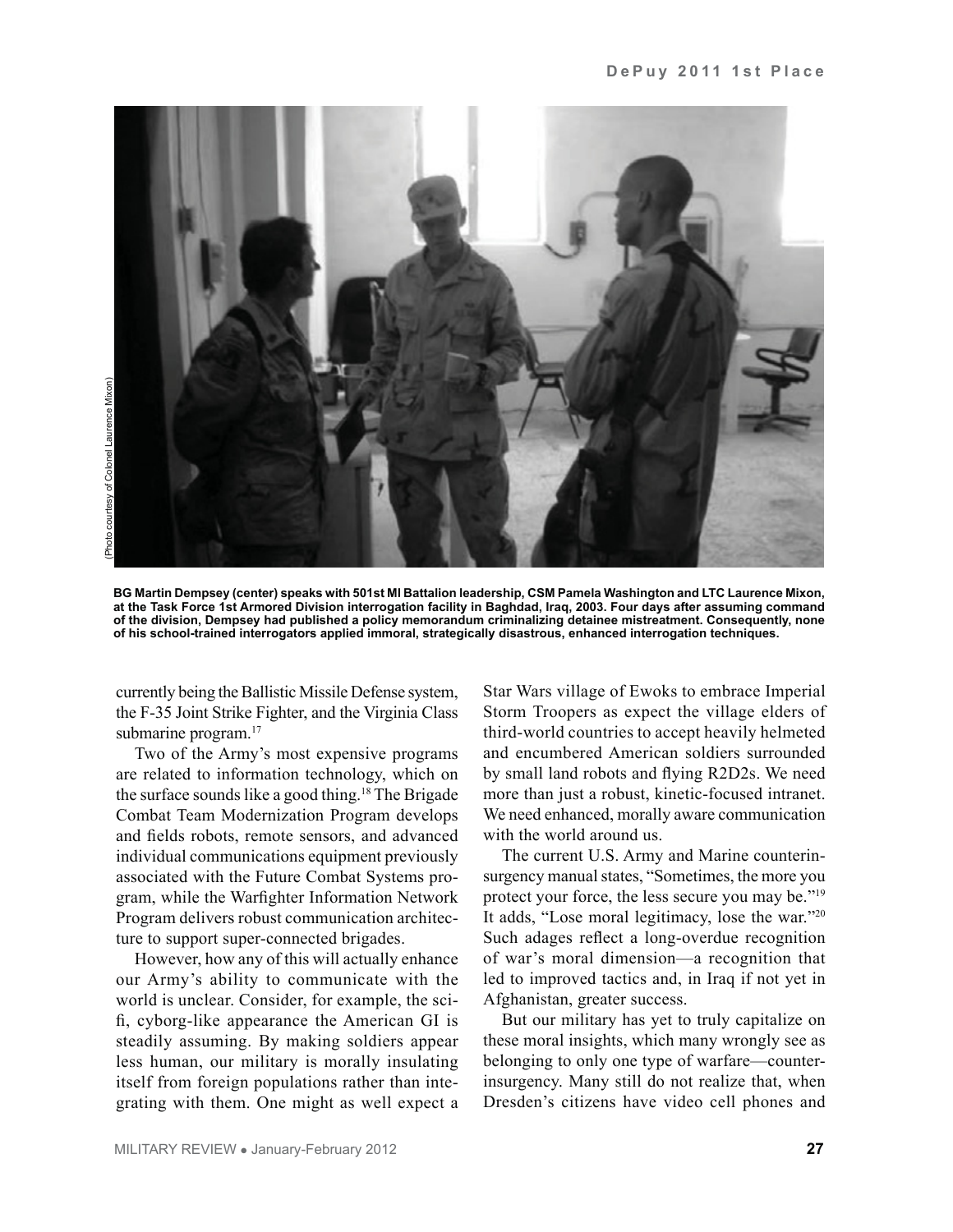*One might as well expect a Star Wars village of Ewoks to embrace Imperial Storm Troopers as expect the village elders of third-world countries to accept heavily helmeted and encumbered American soldiers surrounded by small land robots and flying R2D2s.* 

are plugged into the Internet, the military that firebombs them probably does not get to continue its strategic bombing campaign.

Military procurement processes are proving especially resistant to moral ideas. With the exception of money spent making our weapons systems more accurate and our sensors more discriminating, total spending to ensure morally aware operations cannot be more than a tiny fraction of the cost of our most expensive weapons programs.<sup>21</sup>

This is not to say that the U.S. military is ignoring its need to communicate in a morally aware fashion. In February 2010, for example, the Department of Defense (DOD) gave service members permission to use social media, blogs, and other Internet capabilities for their own personal needs.<sup>22</sup> Allowing soldiers to share their stories with the world should go a long way toward convincing skeptics that U.S. troops conduct themselves in a morally legitimate fashion in combat zones—provided they are thus conducting themselves and have a good connection to the internet. Other promising developments include increased attention to Law of Armed Conflict instruction at commissioning sources and during the initial training of enlisted service members,23 establishing of a center in 2008 "to reinforce the Army profession and its Ethic,"24 and giving greater emphasis on "culture training" in both the Army and Marines.<sup>25</sup>

Nonetheless, unsupported by any substantial shift in resources or training, such steps are proving inadequate. Most troublingly, the moral "hits" our military receives due to misconduct or poor judgment in combat zones just keep on coming. Perhaps most shamefully, in early 2010, 12 U.S. soldiers were charged with complicity in the murder of three Afghans for what was apparently the sheer "fun" of killing them. Also in 2010, coalition forces in Afghanistan issued a number of apologies for the accidental killings of groups of civilians—killings that less discerning media sources labeled as "atrocities."<sup>26</sup> Clearly, we must do better.

#### **What We Say about Ourselves to Each Other**

To ensure our actions send the right message, we must first ensure that the words that guide us are the right words. That is, we must pay close attention to words since, as a noble in Shakespeare's *Othello* put it, "Opinion, the sovereign mistress of effects" determines our actions.<sup>27</sup>

So, what words govern the U.S. profession of arms? Our laws, regulations, and doctrine do not speak with one clear voice on the subject.

Moral guidance for U.S. troops begins with national law, which includes the requirement to obey the Law of Armed Conflict (as accepted and understood in U.S. government treaties) and the Torture Convention of 1984. Federal statutes also require service members to swear an oath to "support and defend the Constitution of the United States," a text containing powerful moral judgments concerning the basic rights of all Americans. But revealingly, although enlisted troops must swear to obey the lawful orders of their chain of command, service members are not required by oath to obey only moral orders. For new troops, this failure is the first sign that the institution that they have joined relies on an overly legalistic system of conduct.28

Presidential executive orders provide additional guidance. Executive Order 12674 outlines financial prohibitions, and Executive Order 10631 defines the U.S. military's "code of conduct."29 This code is not comprehensive, but rather it addresses how U.S. service members should act when they "evade capture, resist while a prisoner, or escape from the enemy."30

The DOD provides further guidance. DOD Regulation 5500.7-R, *Joint Ethics*, mostly consists of financial prohibitions. Chapter 2 of the regulation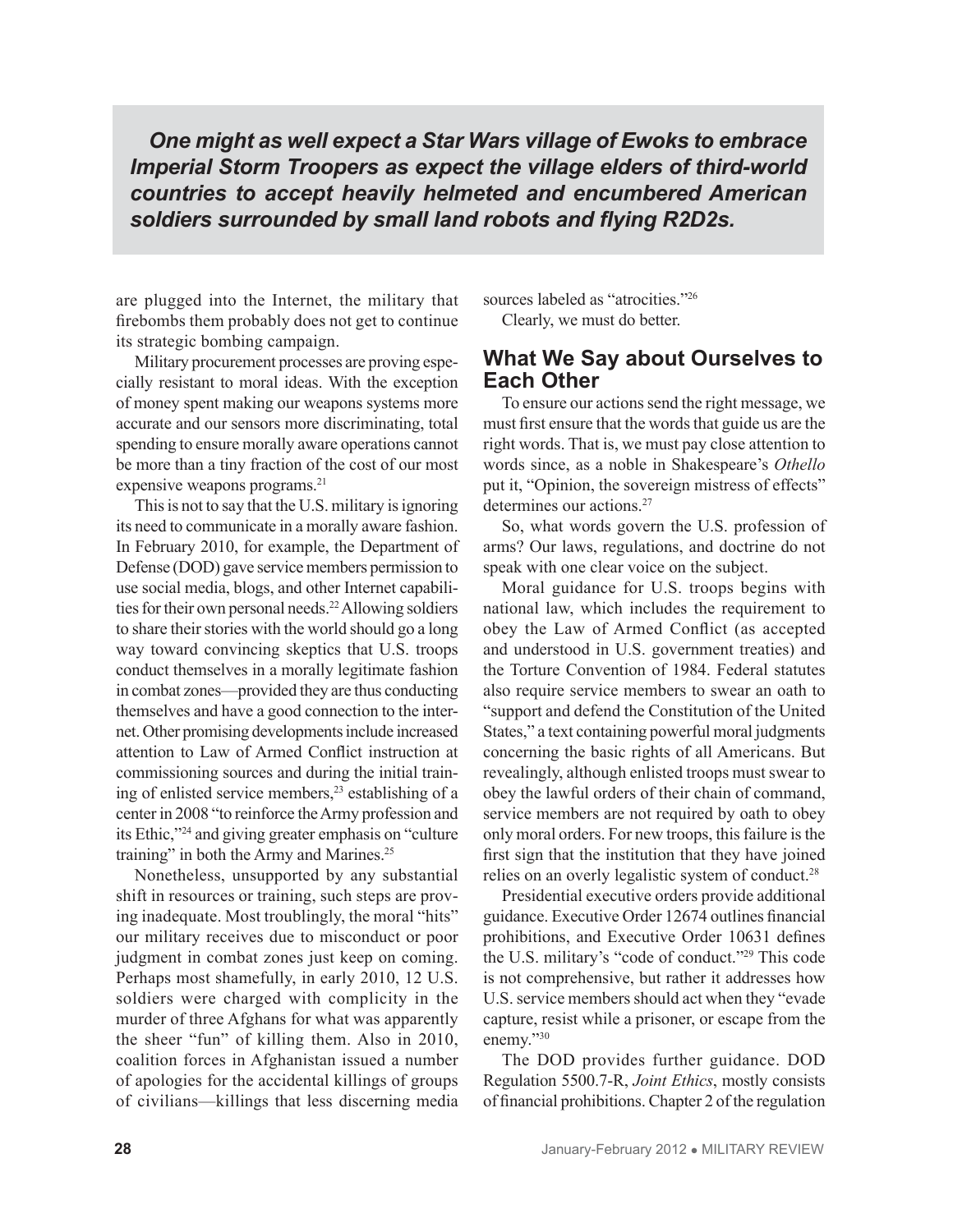contains a "code of ethics."31 However, this chapter's list of financial prohibitions is as narrow in scope as the military's "code of conduct."32 Little known to most service members, this regulation also defines 10 "primary ethical values" that govern our profession.33 Additionally, it provides a similarly obscure 10-step ethical decision-making tool.34

Joint Publication 1, *Joint Warfare of the Armed Forces of the United States*, defines five "values of joint service" that are "common to all the services."35 Only one, "integrity," is a DOD primary ethical value, and it is unclear from the manual's wording whether the other four values are supposed to augment or replace the DOD values. "Integrity" is rated the highest joint warfare value, with no precedence assigned to the remaining four.36

This joint publication also states, "Military power must be wielded in an unimpeachable moral fashion, with respect for human rights and adherence to the Geneva Conventions."37 This is followed by a refutation of legalism: "Morality should not be a matter of legality, but of conscience."38 Unfortunately, these two bold statements of principle are practically hidden in the small print of this 106-page manual.

More robust guidance about what it means to be a U.S. military professional begins at the service level. The Army's "capstone doctrine" for its professional ethic is Field Manual (FM) 1, *The Army*. Along with a narrative of how our profession historically evolved, this manual proposes three paradigms as the Army's "most important guiding values and standards."39 They are "Army Values," the "Soldier's Creed," and "The Warrior Ethos."

The Army Values are Loyalty, Duty, Respect, Selfless Service, Honor, Integrity, and Personal Courage, thus contrived and arranged to spell LDRSHP (leadership).<sup>40</sup> Once again, it is unclear whether these values are meant to supplement or replace the values listed at higher command levels. The Army Values are also unranked, generating such questions as: What does a soldier do when his sense of loyalty to his fellow soldiers and unit is at odds with his sense of duty to his country? Does a soldier lie, if by doing so he thinks he will help his country? The paradigm's answers to these and probably all difficult ethical questions are muddy.41

Additionally, while the manual defines "integrity" in order to encourage soldiers to do what is "morally right," it does not provide any tools to help soldiers determine what the morally right (or best) course of action is for an ethical dilemma. Yes, the Uniform Code of Military Justice and scores of regulations provide thousands of pages of prohibitions, but just because an action is legal does not mean it is the right thing to do. If we expect soldiers to use the DOD's 10-step ethical decision-making model, they need to know that the model exists and we must train them on how to use it.

It gets worse. While the Army Values paradigm is unhelpful in promoting ethical decision-making, the Soldier's Creed and Warrior Ethos are downright counterproductive. They promote such immoral principles as blind obedience to authority, devotion to technical competence and kinetic military power, and winning at any cost. They teach soldiers to put mission accomplishment first (rather than, say, their sense of honor).<sup>42</sup> They offer only a dash of moral concern, stating that soldiers "live the Army Values" (a paradigm that, as we have just seen, provides very little in the way of ethical advice).<sup>43</sup> They also exhort soldiers to be disciplined and mentally tough. (Tough, one wonders, to the point of lacking compassion for locals and armed enemies?)<sup>44</sup> Additionally, they offer no "soft power" alternatives to defeating the enemy: soldiers must "stand ready to deploy, engage, and destroy the enemies of the United States of America in close combat."45 In short, that these creeds could contribute to immoral actions is not hard to see. They clearly belong to the ill-prepared Cold War-shaped army that first embarked on the "War on Terrorism," and not to the more experienced, wiser Army that we should be today.

This discussion thus far is only a brief summary of the inadequacies and inconsistencies of our military's published professional ethic. Considering such shortcomings, the frequency with which some U.S. troops display moral confusion on today's battlefields is not surprising. The surprise is that the vast majority of American service members manage to operate with moral legitimacy—or at least with consistently greater legitimacy than their armed enemies. It would seem that, even when amoral legalism reigns supreme and behavior is often fuelled more by a desire to avoid punishment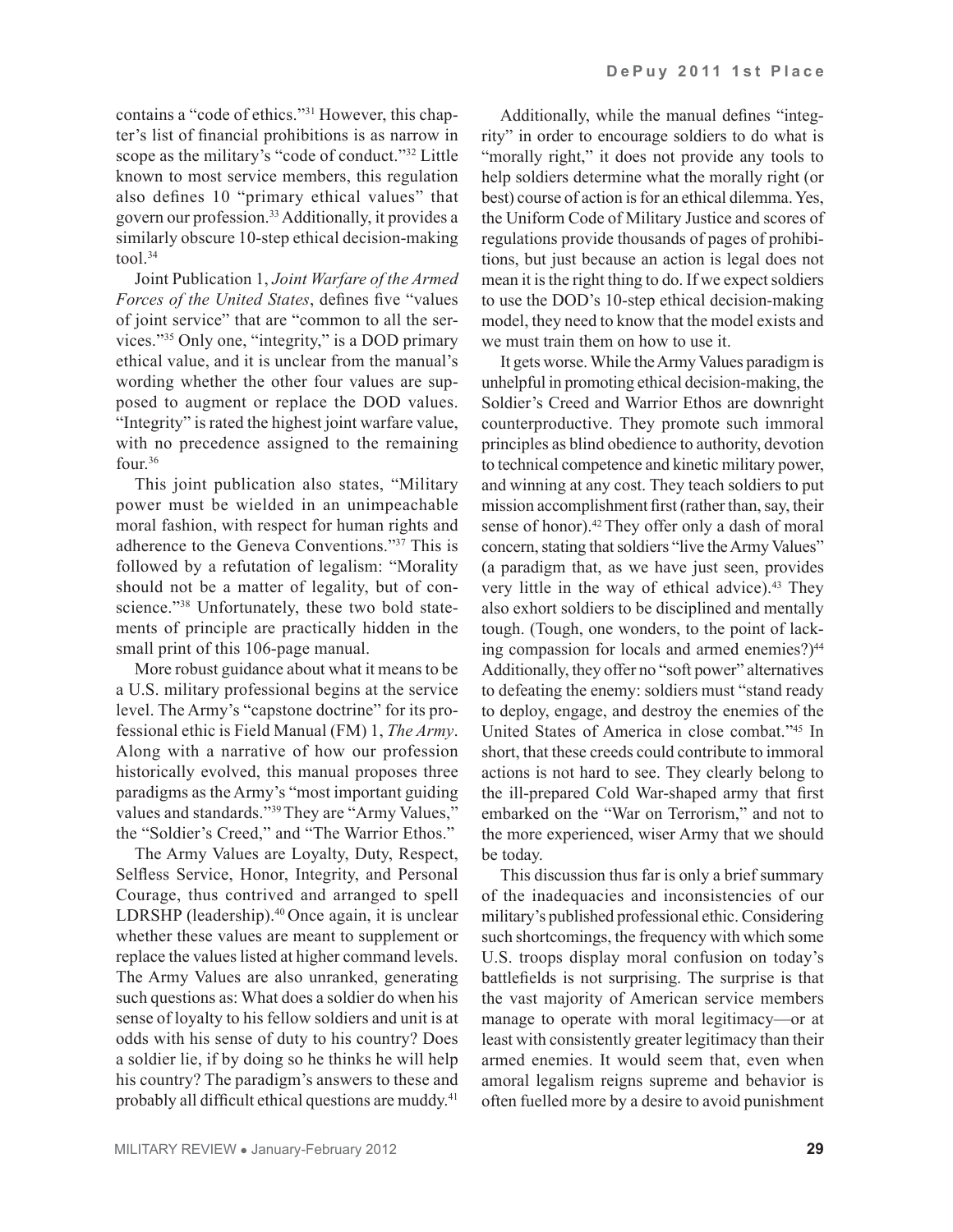than by a desire to do what is right, one institutional triumph (that of routinely justifiable battlefield conduct) remains possible. But inevitably, legalism's tragic flaw becomes obvious when a service member believes that, in the remote corner of the world in which he finds himself, he can commit awful deeds and go unpunished.

What our military needs is better, not more, doctrine about our professional ethic. This new doctrine must be clearer, less morally schizophrenic, rationally sound, easily understood, and effectively communicated throughout all services. It should balance negative legal prohibitions with positive ethical principles and include a simple, well-understood ethical decision-making tool to help service members determine the best course of action for a given situation.

Such a written professional ethic would promote positive moral conduct at every level of command. Ultimately, the guiding principles of this ethic would become the "talking points" with which we engage the media and enhance our moral standing with foreign populations, the international community, our civilian leaders, and all other Americans—not so much because we say these talking points, but because we exhibit them, through our actions.

### **Putting Our Dollars, Strategy, and Training Where Our Counterinsurgency Doctrine Is**

Getting the words right is a critical first step, but it takes more than words to get actions right. It takes dollars, training, and morally designed military strategies.

In my essay, "Controlling the Beast Within: the Key to Success on 21st-Century Battlefields," I presented several ideas for improving the Army's ethics program. These ideas included the following:

• Ethics training is command business.

• Moral restraint "needs to be incorporated in all battle drills, such as tank tables, urban close-quarters combat lanes, and practice interrogations."

● Operations officers rather than lawyers and chaplains need to be the staff proponents for ethics.

● Installations should provide a multi-week ethics course for unit "ethics master gunners."

• Service schools should focus more on helping leaders to understand war's moral dimension.<sup>46</sup>

To these points, I add the following considerations.

## *Ultimately, the guiding principles of this ethic would become the "talking points" with which we engage the media*

**Staff planning**. The U.S. Marines, Navy, and Air Force would benefit just as much from robust ethics programs. Across services, we should update staff planning models to reflect the importance of maintaining the moral advantage over the enemy. Field Manual 3-0, *Operations*, has a useful discussion on the importance of moral concerns to determining a side's "center of gravity," but such considerations are otherwise largely unaddressed in doctrine.<sup>47</sup> Furthermore, when staffs assess courses of action, evaluation criteria should address questions like the following: Which course of action (COA) best promotes the legitimacy of the host nation government? Which COA will result in fewer U.S.-inflicted civilian deaths and suffering? In some cases, commanders and staffs should treat "moral legitimacy" as a distinct line of operation within a campaign plan or course of action. Since we "train as we fight," during staff exercises at home station and senior military colleges, questions related to moral legitimacy should be trainer-led foci.

**Measures of effectiveness**. The "measures of effectiveness" for a strategy, campaign, or mission order should emphasize moral questions. They should also be linked to the moral questions that staffs ask when assessing potential courses of action. For example, is the host nation government showing signs of increased political stability? Are non-combatant deaths and injuries resulting from the actions of coalition and host nation forces decreasing? Other measures could include the following: Is the host nation government growing less corrupt? Are its judiciary and criminal justice systems gaining public trust? Are coalition and host nation forces reducing collateral damage? Are enemy strength and morale decreasing? Are we actively investigating and punishing war crimes committed by host nation security forces? Is the desertion rate of host nation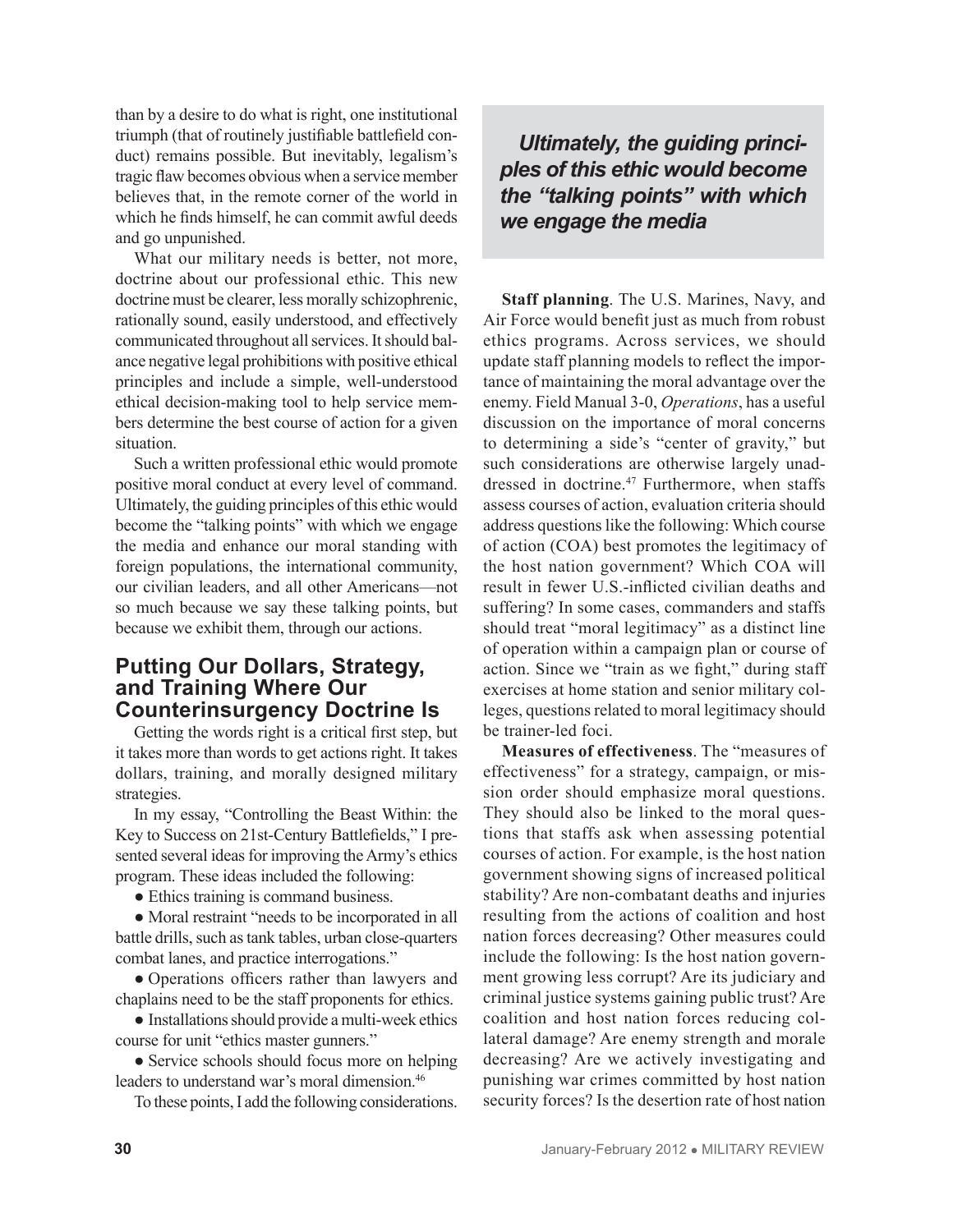security forces decreasing? Are allied governments providing more substantial materiel support?

**Information management**. We are by far the most classified military in U.S. history. Our default setting for keeping documents classified is decades rather than months or years. The earliest that classified documents are automatically declassified is 10 years after their classification, and if these documents fall into certain categories (which most do), the rule is 25 years.<sup>48</sup> Documents associated with Special Access Programs are automatically protected for even longer  $(40 \text{ years})$ .<sup>49</sup> Making matters exponentially worse, nearly all of the computers and networks supporting combat operations are classified systems, and almost everyone using these systems routinely classifies the traffic they generate—even when there is no reason for secrecy.

Maintaining operational security is important, but we must also recognize that the value that such information holds for our enemies is usually highly perishable. If we are to build bridges and communicate better, we must get this fixed. One option is to have all reports in a classified archive drop into a declassified archive after only one year of classification—unless, that is, the creator of the report has coded his report with a special exception to this rule. Such transparency would highlight the good conduct of our troops and make our military appear more honest. It would also make sites like Wikileaks largely irrelevant.

**Designing moral strategies**. Moral considerations should trump short-term operational and force protection concerns when we design strategy. Consider, for example, our current practice of using drones to target militants in Pakistan's Federally Administered Tribal Areas (FATA). U.S. drone attacks have killed over 2,000 people in Pakistan.<sup>50</sup> Although estimates vary wildly, the number of nonmilitants killed in these attacks is probably about one-fifth of the total number of deaths.<sup>51</sup> Unsurprisingly, the deaths of such "innocents" are extremely unpopular in Pakistan. One Gallup poll showed only nine percent of Pakistanis supported these drone attacks.52 Meanwhile, it is not at all clear that the drone attacks in Pakistan have reduced insurgent attacks in Afghanistan. Since these attacks began, coalition deaths in Afghanistan have sky-rocketed from 60 in 2004 to 711 in 2010.<sup>53</sup> Deaths from IEDs (which often involve supplies and training

from the FATA) grew from four deaths in 2004 to 368 deaths in 2010.54 Simply put, by most moral measures of effectiveness, this battlefield tactic is failing. Drone attacks are driving recruits to join our jihadist enemies, increasing instability in nuclear Pakistan, and decreasing America's moral authority. The moral cost of this quixotic quest to deny insurgents a safe haven in Pakistan is too steep a price to pay, especially when one notes that it is probably impossible to deny sanctuary to an armed enemy through airpower alone.

So, what will be the outcome of our moral myopia in Afghanistan? Our counterinsurgency manual does offer one general prediction: Lose moral legitimacy, lose the war.<sup>55</sup>

## **Turning America's Warship**

It has never been more important for the U.S. military to embrace war's moral qualities. However, this will take a seismic shift in our thinking every bit as profound as the changes currently sweeping the Arab world.

We can already feel the tremors of such a shift taking place. Well grounded in moral ideas, the 2006 counterinsurgency manual helped engineer a much more successful U.S. approach in Iraq. The Law of Armed Conflict instruction that service members receive upon entering the U.S. military has improved. DOD policy now makes it possible for service members to use the Internet to tell their personal stories. Also, the U.S. Army and Marines have improved "culture training."

But these steps are not nearly enough. We must commit far more resources to ensure we maintain not just a physical advantage over our enemies, but a moral advantage as well. We need to get our military profession's guiding principles—our written ethic—right. We need to extract ourselves from the largely unnecessary cloud of classified information that obscures our battlefield conduct (which is much better than most people guess it is). We must also ensure that our strategies, campaign plans, and mission orders display moral awareness.

With regard to resources, there is a reason for the U.S. military's ponderous rate of change. Sitting atop this change are immensely heavy forces of inertia, to include industrial profiteering, the electoral interests of congressional leaders, and decades-entrenched military service cultures.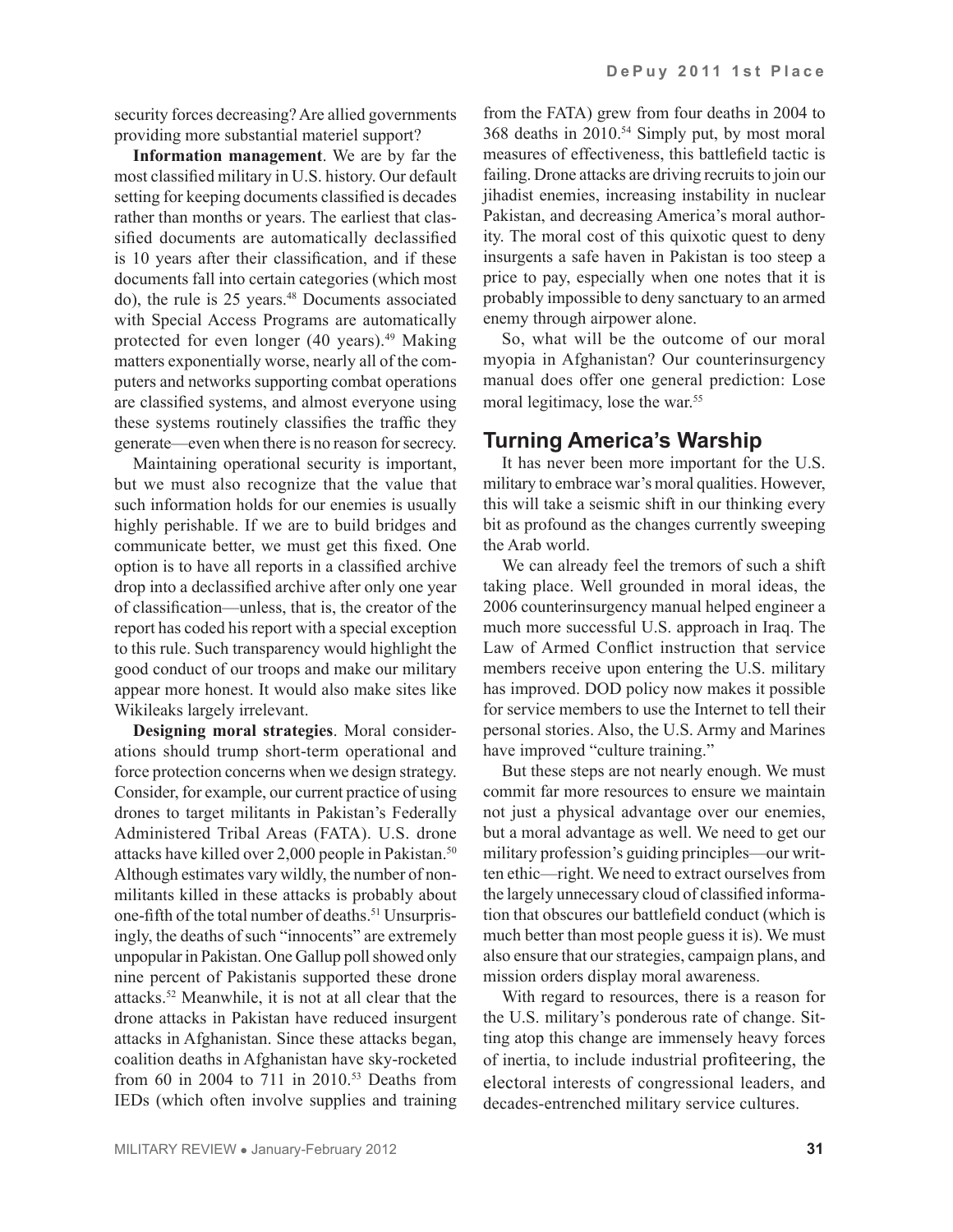There is hope, though, that real change will arrive more rapidly than our current moral trajectory suggests. For one, the field grade officers who began fighting our current wars in Iraq and Afghanistan are now either general officers or senior field grade officers. (Mid-level Army and Marine management was the driving force behind the development of the counterinsurgency manual.)<sup>56</sup> For another, senior Generals Martin Dempsey and Raymond Odierno have already demonstrated their enthusiasm for counterinsurgency doctrine, information engagement, and the professionalization of our military. Their current roles see them well placed to make a difference in ensuring military resources, training, and strategy are what and where they need to be.

In 1988, General Dempsey, then a major at the U.S. Army Command and General Staff College, argued in his master's thesis "for a reconsideration of both the ethics curriculum in the Army schoolhouse and the Army Ethic . . . to better account for the importance of Duty in the profession of arms."<sup>57</sup> He concluded:

Someone once compared the effort of directing the Army to steering an aircraft carrier. As the analogy goes, if the Captain turns the rudder too fast in either direction, the aircraft on deck will slide into the sea. If he turns the rudder back and forth, the ship will move from side to side, but the direction of travel will remain unchanged. If, however, the Captain moves the rudder just a little bit and holds it in that position for a long time, the ship will eventually begin to turn as he wants it to. To do that, of course, the Captain must have a vision of where he wants the ship to go, long before it gets there. The Army, too, needs a vision. In large measure, that vision is the Army Ethic.<sup>58</sup>

Not just our Army but also our entire military needs a change of direction. Napoleon once said that, in war, "morale is to the physical as three is to one." However, in the modern age, information technology generates far greater coherency of moral opinion than was possible during Napoleon's time. The empowerment of collective moral judgment by modern technology is a matter of the greatest import for the fighting spirit of nations, communities, organizations, and warriors. To say that, in war today, moral considerations are to the physical as ten is to one is no understatement—and this relative importance of moral concerns to physical ones promises

> to only grow. Thus it is that the two great ethical questions of warfare (should we go to war, and, are we waging a war properly?) matter now more than ever.

> Many still do not understand that the most profound impact of information technology on warfare can be seen in the rising importance of war's moral dimension. So, while there is hope that America's warship is starting to turn, the question remains: What will the final cost be in terms of casualties, mission failure and the erosion of our nation's moral authority if our warship should stay on its current course?

> After a decade of warfare and all the painful, sometimes shameful tribulations that these years have contained, it is troubling to think that these costs could be much higher still. *MR*

**Supporters of Pakistan Tehreek-e-Insaf or Movement of Justice hold a poster showing what they claim are victims of attacks on innocent people and flash V-victory signs as they participate in a rally against the U.S. drone strikes in Pakistani tribal areas, 24 April 2011, Peshawar, Pakistan.** 

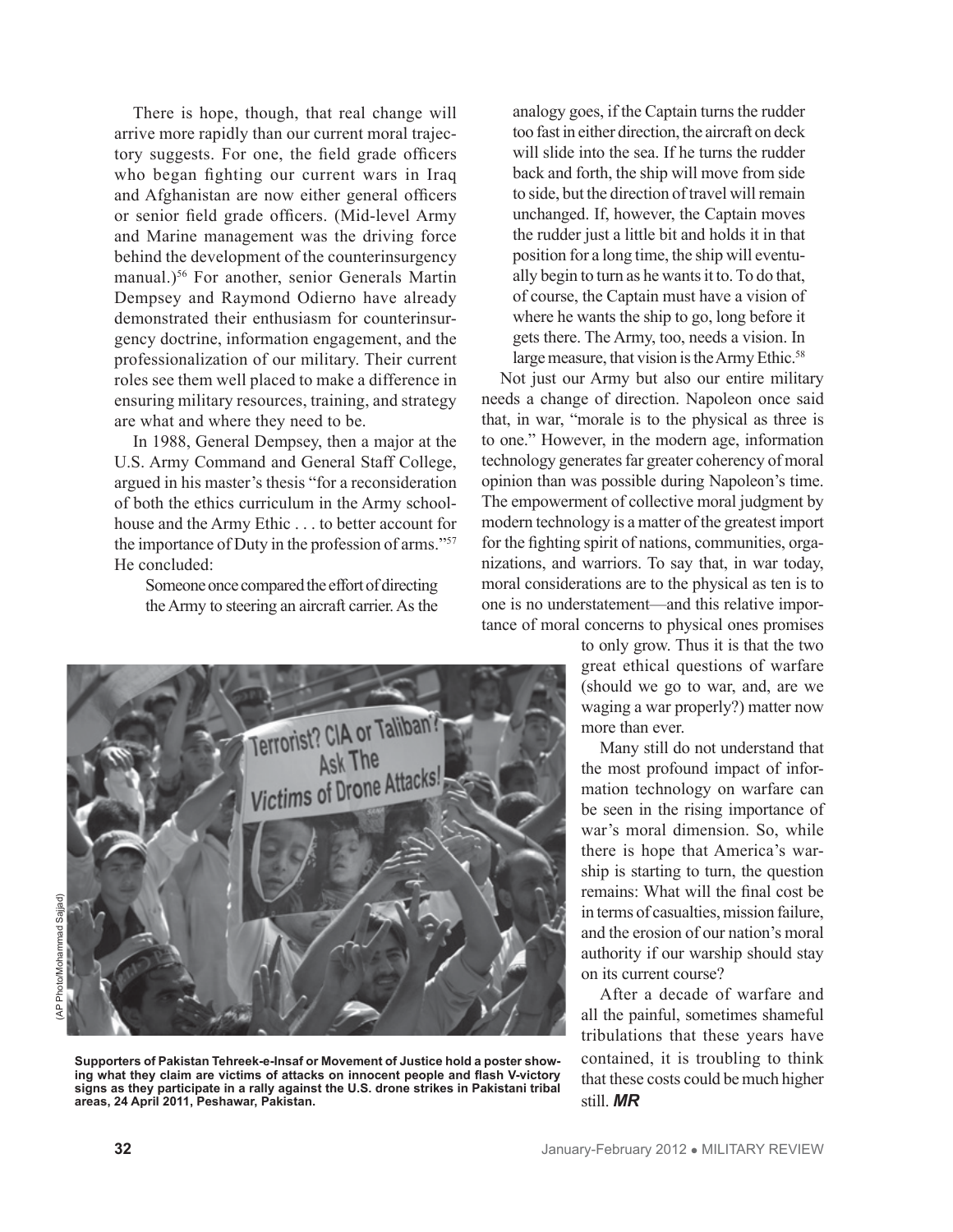#### **NOTES**

1. Karl Marlantes, *What it is Like to Go to War* (New York: Atlantic Monthly Press, 2011), 118-119.

2. Richard A. Oppel, Jr., "Tighter Rules Fail to Stem Deaths of Innocent Afghans at Checkpoints," *The New York Times Website*, http://www.nytimes.com/2010/03/27/ world/asia/27afghan.html (accessed 25 June 2011); Justin Elliott, "Gen. McChrystal: We've Shot 'An Amazing Number of People' Who Were Not Threats," *TPMMuckraker Website*, http://tpmmuckraker.talkingpointsmemo.com/2010/04/

gen\_mcchrystal\_weve\_shot\_an\_amazing\_number\_of\_peop.php (accessed 25 June 2011). General McChrystal's statement here does not reflect poorly upon his own performance as commander of coalition forces in Afghanistan. As Tadd Sholtis, a representative for McChrystal, noted in an emailed response to the TPMMuckraker website, McChrystal worked "harder at reducing civilian casualties than any wartime commander in a generation.

3. In July 2010, Wikileaks began releasing 91,731 SECRET-level Significant Action reports covering six years of conflict in Afghanistan (the "Afghanistan War Logs"). The site followed this in October 2010 with the release of 391,832 Secret SIGACT reports covering the same six years of conflict in Iraq (the "Iraq War Logs"). The release of CONFIDENTIAL-level diplomatic cables began in November 2010.

4. For example, one cable from an American ambassador described Ben Ali as aging, out of touch, and surrounded by corruption. The fact that the U.S. government apparently thought as little of Ben Ali as Tunisians themselves did was a revelation and a source of shame—to many Tunisians.

5. It is not my contention here that reporters are never mistaken—quite the opposite. Every news report, even if it consists entirely of observable facts, has at least a subjective context. Metaphorically, I take a capitalistic view of "truth": just as Adam Smith argued that, in a free market, an "invisible hand" regulates the economy so that the nation and the citizen tend to receive greater wealth than they would in a closed market, in a society with a free press, an invisible hand regulates truth so that, generally, both the nation and its citizens receive a fuller version of it. As information technology improves, so does "truth," or, to continue the metaphor, so does the strength of truth's hand.

6. Admiral Mike Mullen, Chairman of the Joint Chiefs of Staff, in a 2009 interview, said, "The incidents there [at Abu Ghraib] likely inspired many young men and women to fight against us, and they still do, as a matter of fact." "Matthew Alexander," the pseudonym of the author of two books (including one describing how he led the interrogation team that successfully hunted down Musab al-Zarqawi), said, "I learned in Iraq that the No. 1 reason foreign fighters flocked there to fight were the abuses carried out at Abu Ghraib and Guantanamo."

7. United Press International, "1966 Year in Review," *UPI Website*, http://www.upi. com/Audio/ Year\_in\_Review/Events-of-1966/Vietnam%3A-1966/12301447861822-2/ (accessed June 26, 2011). Arkansas senator William Fulbright coined the phrase "Credibility Gap," using it in the context of his been unable to "get a straight answer from the administration about the war." The phrase soon became part of America's political lexicon.

8. I refer to both political and moral legitimacy in this essay. As I use the term, "political legitimacy" is the judgment of a nation or community as to whether its government has the right to govern it. "Moral legitimacy," on the other hand, is the judgment of a nation or community as to whether a government's actions are right and proper. It is thus possible for a nation to see its government as politically legitimate and yet judge that this same government lacks moral legitimacy (such as when a nation accepts that a "bad" king has the divine right to rule or that a "bad" president can finish his term because he was constitutionally elected). Establishing or reinforcing a host nation government's political legitimacy is usually the first order of business for a counterinsurgent. However, in order to sustain the conflict, the counterinsurgents of mature democracies must work hard to maintain moral legitimacy.

9. The meaning of the word "moral" throughout this essay closely aligns with its traditional military meaning. To the great Prussian theorist, Carl von Clausewitz, "moral" referred to the psychology of right and wrong—specifically, the impressions, feelings, and judgment leading to action or inaction. Even more precisely match-ing the use of the word "moral" in this essay, Lieutenant Colonel (Retired) Peter Fromm has written, "The term *moral* . . . refers to both its ethical and psychological denotations, which experience and language inextricably connect. The reason for these two meanings is that perceived *right action* and consistency in word and deed are the psychological glue holding together a community, even the community of states. Shared perceptions of right action bind individuals to groups and groups to communities. The moral *approbation* (or psychological approval) at the root of stable communities is the natural result of acting rightly."

10. "Culture training" is usually shorthand for teaching service members about the mores of a foreign ethnic community. As such, the establishment of this (albeit limited) program is a step forward in terms of helping troops to understand the moral environment within which they will operate.

11. This essay's emphasis on war's moral dimension represents nothing new in military theory. War theorists from Sun Tzu to Clausewitz to Colonel John R. Boyd have emphasized the moral dimension of war. To Boyd, for example, grand strategy needs to have "a moral design," and the "name of the game" in warfare is to "preserve or build-up our moral authority while compromising that of our adversaries in order to pump-up our resolve, drain-away adversaries' resolve, and attract them as well as others to our cause and way of life." (Slide 54, "The Strategic Game of? [www.dnipogo. org/boyd/strategic\_game.pdf]). What is new, however, is the growing importance of war's moral dimension in the information age.

12. Office of the President of the United States, "National Security Strategy, May 2010," *The White House Website,* http://www.google.co.uk/url?sa=t&sourc e=web&cd=1&sqi=2&ved=0CBsQFjAA&url=http%3A%2F%2Fwww.whitehouse. gov%2Fsites%2Fdefault%2Ffiles%2Frss\_viewer%2Fnational\_security\_strategy. pdf&ei=vwgHToS9C8rJhAfOp8y\_DQ&usg=AFQjCNGFojGF51OBMdOOydQZXriP CQJPwQ (accessed June 26, 2011).

#### 13. Ibid.

14. Andrew Bacevich, *Washington Rules: America's Path to Permanent Wars* (New York: Henry Holt and Company, LLC, 2010), 25. A quick search of various reputable websites confirms that the U.S. spends somewhere between 40-50% of the world's total military expenditure.

15. Foreign Service Officers and military leaders often describe power using the DIME paradigm (Diplomacy, Information, Military, Economic). The elements of "soft power" are diplomacy, information, and economic; military is the element of "hard power." Documents on whitehouse.gov state that, in 2010, the U.S. military budget was \$533.7 billion and the combined U.S. DoS and USAID budget was \$49.3 billion.

16. United States Department of Defense, "Fiscal Year 2012 Budget Request," *Office of the Undersecretary of Defense (Comptroller) Website*, http://comptroller. defense.gov/defbudget/fy2012/

FY2012\_Budget\_Request\_Overview\_Book.pdf (accessed June 26, 2011), 3. 17. Ibid, 3, 5-7.

18. Ibid, 5-6.

19. Field Manual 3-24, *Counterinsurgency* (Washington DC: Government Printing Office, 2006), 1-27.

20. Ibid., 7.9.

21. Admittedly, this conclusion is a guess. It is probably impossible to tell from public documents exactly how much money the U.S. military spends on promoting morally aware actions. But when one looks at what has been done thus far (increas ing the number of hours spent training on values and Law of Armed Conflict training at initial-entry courses and commissioning sources; constructing urban-combat training centers that typically under-train in target discrimination; establishing the small Center for the Army Professional Ethic; teaching at best a few hours of ethics-relating course materials at service schools; training and fielding a handful of human terrain teams, etc.), it is hard to imagine that the collective cost of these efforts could tally billions of dollars.

22. United States Department of Defense, "Directive-Type Memorandum (DTM) 09-026 - Responsible and Effective Use of Internet-based Capabilities," *DTIC Online Website,* February 22, 2011, http://www.dtic.mil/whs/directives/corres/pdf/DTM-09- 026.pdf (accessed June 26, 2011).

23. Dick Couch, *In A Tactical Ethic: moral conduct in the insurgent battle space* (Annapolis: Naval Institute Press, 2010), 43-44. According to Couch, the U.S. Marines devote more than 40 hours in boot camp to values and warrior ethos training. In Army Basic Training, trainees receive 45 hours of values training. Army recruits are also required to carry and be quizzed on "Soldier Rules," an abridged version of the Law of Armed Conflict.

24. United States Army, "About the CAPE," *Center for the Army Profession and Ethic Website*, June 16, 2011, http://cape.army.mil/aboutCape.html (accessed June 26, 2011).

25. All Marines and Soldiers deploying to Iraq or Afghanistan must receive short culture and language orientation courses. In addition, a five-man "human terrain team" consisting of anthropologists and social scientists now supports the commander of each deployed combat brigade. Unfortunately, the members of this team are often the only members of a deploying brigade with a deep understanding of a particular culture—and this team's members are not decision-makers. Also disappointingly, the professional education of military intelligence service members typically focuses on the technical skills associated with their trades, not cultural (or rather, moral) understanding.

26. The most famous example of this media tendency involved a gunship video of U.S. attack helicopters targeting a mixed group of insurgents and civilians in Iraq. The pilots certainly made ethically inexcusable (and some would say illegal) judgment calls. However, there is little doubt but that the pilots thought that the entire group that they fired upon consisted of insurgents. Nonetheless, Wikileaks labeled the video "Collateral Murder" and a host of other websites have referred to the incident as a "war crime" or "atrocity."

27. William Shakespeare, "Othello, the Moor of Venice," *Google Books Website*, 2008, http://books.google.com/books?id=xXzO8iSIRB0C&printsec=frontcover#v= onepage&q&f=false (accessed June 26, 2011), 26.

28. As I use the term, a purely "legalistic" system is one in which moral choices derive solely from the consideration of negative prohibitions. For any given situation, such a system can produce multiple courses of action of equal moral value so long as none of these options are specifically prohibited. On the other hand, a purely ethical system is one in which action is guided by positive principles. Thus, for any situation, such a system offers multiple courses of action rated from best to worst. I propose here that the U.S. military needs a better balance of the legal and the ethical.

29. Office of the President of the United States, "Executive Order 12674 of April 12, 1989 (as modified by E.O. 12731: Principles of Ethical Conduct for Government Officers and Employees," *United States Office of Government Ethics Website*, http:// www.usoge.gov/laws\_regs/exec\_orders/eo12674.pdf (accessed June 26, 2011); Office of the President of the United States, "Executive Order 10631--Code of Conduct for members of the Armed Forces of the United States, August 17, 1955," *National Archives*, http://www.archives.gov/federal-register/codification/executive -order/10631.html (accessed June 26, 2011). Executive Orders 12017 and 12633 later slightly modified this code.

30. Office of the President of the United States, "Executive Order 10631--Code of Conduct for members of the Armed Forces of the United States, August 17, 1955." 31. United States Department of Defense, "Military Code of Ethics," *U.S. Depart-*

*ment of Defense Website*, January 20, 2011, https://kb.defense.gov/app/answers/ detail/a\_id/461/~/military-code-of-ethics (accessed June 26, 2011).

32. United States Department of Defense, "5500 7-R Joint Ethics Regulation," *U.S. Department of Defense Website*, November 29, 2007, http://www.DOD.gov/ DODgc/defense\_ethics/ethics\_regulation/jer1-6.doc (accessed June 26, 2011), 19-30.